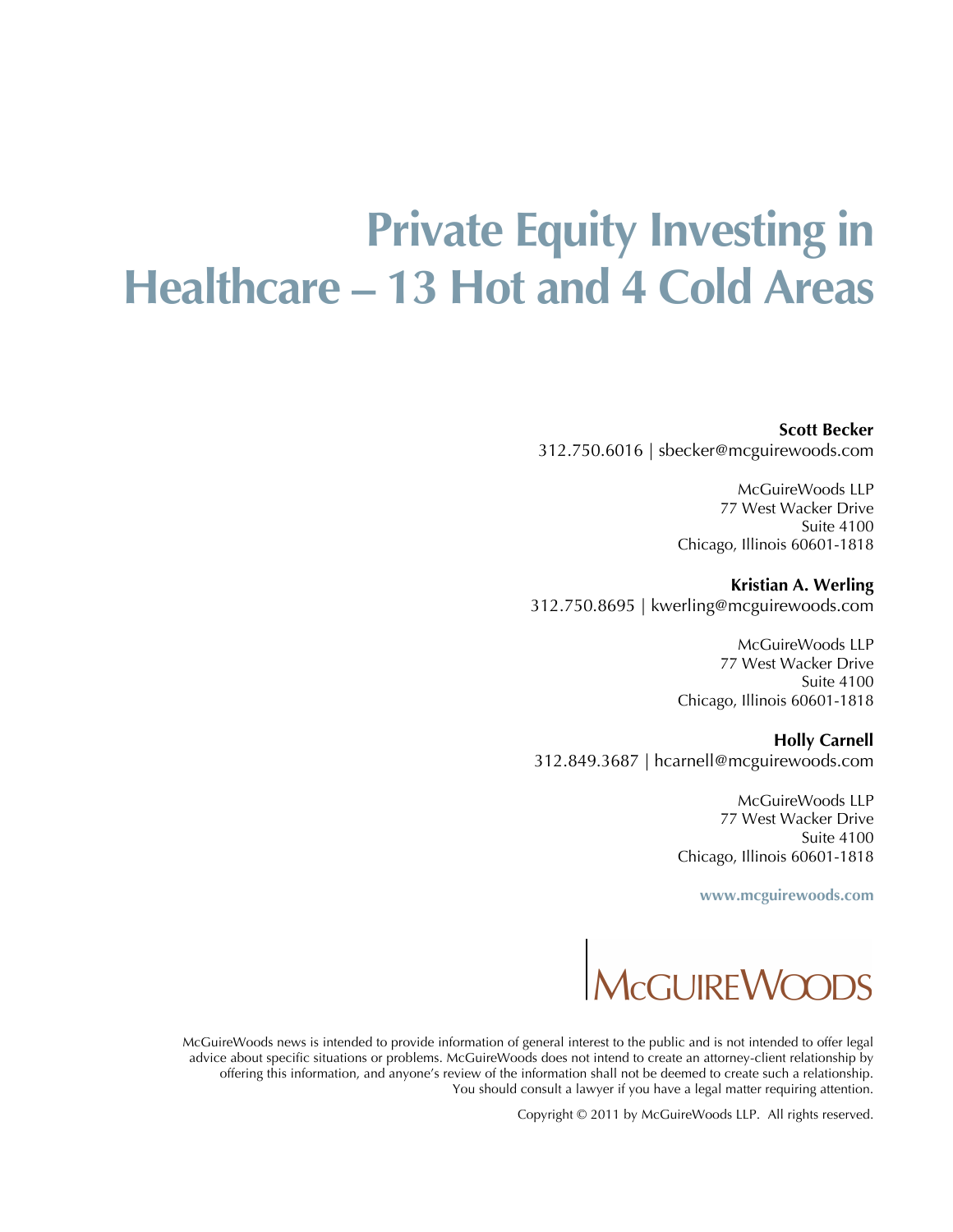## **PRIVATE EQUITY INVESTING IN HEALTHCARE – 13 HOT AND 4 COLD AREAS**

Healthcare reform, the debt crisis and the continual regulatory changes that characterize the healthcare and life sciences industries have created certain shifts in the prospects of healthcare investments. This article briefly outlines 13 areas within healthcare in which private equity is still aggressively investing and several areas where things have slowed down.

1. **Hospitals and Health Systems**. Hospitals and health systems seem to fit the category of "too big to fail" and are expected to enjoy relatively long term government support. In addition to investment size, funds see opportunities in the hospital industry to consolidate and to monetize investments through debt or an IPO. Therefore, a growing trend in the United States is buying large notfor-profit systems and turning them into for-profit systems.<sup>1</sup> Also, each large private equity fund appears to be investing or attempting to invest in a chain. Since November 2010, Cerberus Capital Management has purchased six hospitals owned by the Archdiocese of Boston for \$895 million, and since then, Cerberus' Steward Health Care System has acquired four additional Massachusetts hospitals and has offered \$1.1 billion for Jackson Health System, a government-owned and financially distressed system in Miami.<sup>2</sup> Additionally, in late 2010, Vanguard Health Systems acquired the Detroit Medical Center, a nine-hospital, not-for-profit health system (the Blackstone Group owns a roughly two-thirds stake in Vanguard). The trend of investing in hospitals and health systems also extends overseas (see discussion of investments in China and India below in Section 13).

Furthermore, a growing trend of health systems investing in health systems has developed.<sup>3</sup> In January 2011, five health systems announced they would privately invest in healthcare companies with The Heritage Group, a Nashvillebased investment and consulting group; the fund set its fundraising target at \$200 million.<sup>4</sup> Roughly one month later, Ascension Health, the nation's largest Catholic health system, and Oak Hill Capital Partners announced the formation of Ascension Health Care Network, a fund to invest in distressed Catholic hospitals.<sup>5</sup> The new fund reached its initial fundraising target of \$500,000, according to an SEC filing.<sup>6</sup>

Notwithstanding private equity's recent huge investment in this sector, some of the for-profit hospital chains are starting to see some headwinds due to reimbursement challenges and decreases in inpatient surgery volumes. In August, *The Wall Street Journal* reported that "Hospital companies feel the impact of deficit reduction efforts and their stock prices have fallen with concern regarding further reimbursement cuts.<sup>117</sup>

- 5 *Id*.
- 6 *Id*.

 $<sup>7</sup>$  Melissa Korn and Jon Kamp, "Healthcare Companies are Infected by Severe Case of</sup> Washington Jitters," *The Wall Street Journal*, August 2, 2011, <http://online.wsj.com/article/SB10001424053111903520204576482161446251504.html/>

<sup>1</sup> Evans, *supra*.

<sup>2</sup> *Id*.

<sup>3</sup> *Id*.

<sup>4</sup> *Id*.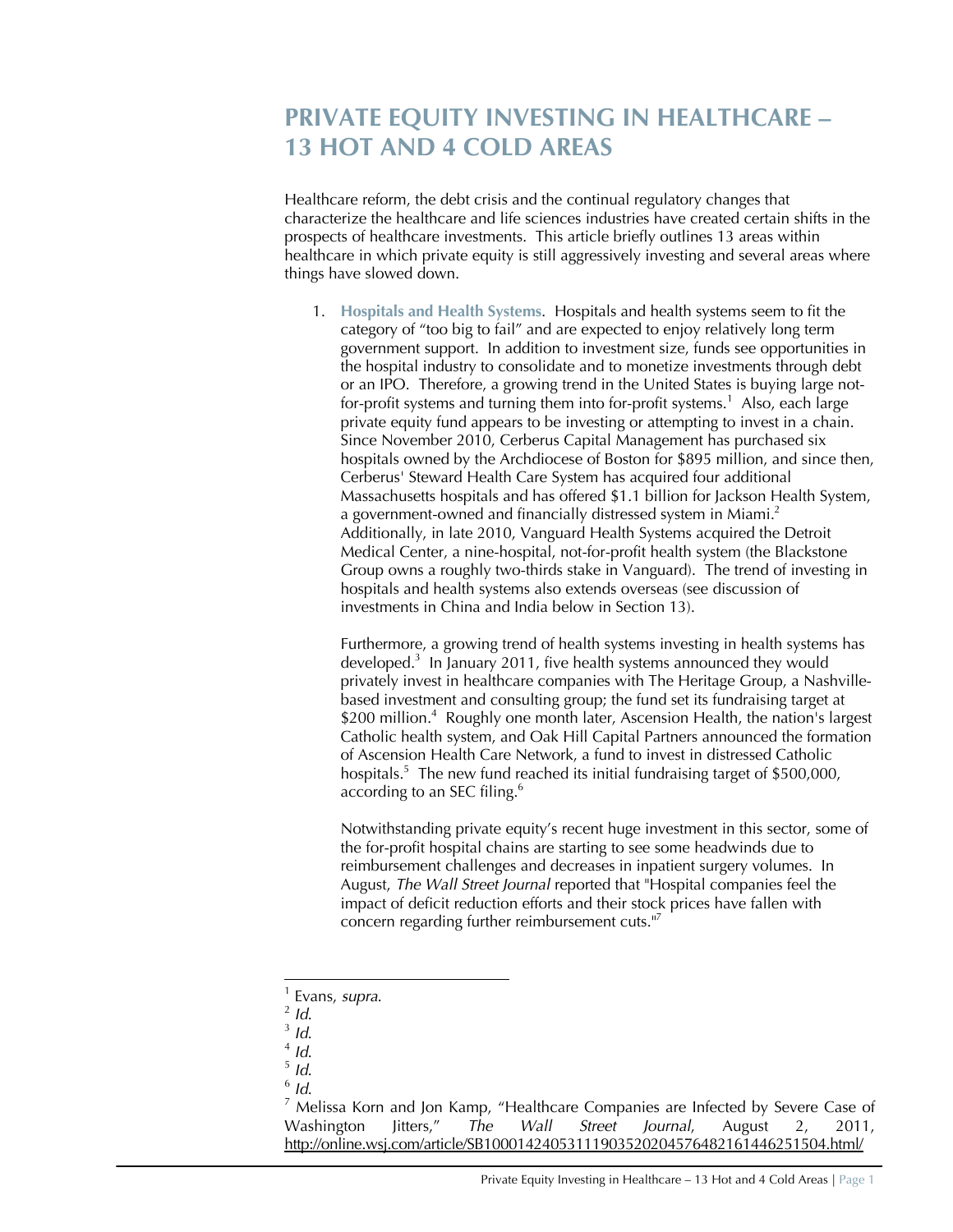- 2. **Hospital-Based Specialists**. The demand for hospital based specialists, including hospitalists, anesthesiologists and radiologists, continues to increase. In September 2010, the Association of American Medical Colleges estimated that a shortage of at least 125,000 physicians will occur by 2025. $8$  This increase in demand, combined with a supply shortage, has led to a growing number of funds investing in practice management companies focused on managing networks of hospital based specialists. Hospitalists (that is, doctors who are specialized in the care of patients in the hospital) can be effective in supporting hospital margins in the face of reimbursement models that pay for episodes of care rather than discrete services. In February 2011, Cogent Healthcare merged with competitor Hospitalists Management Group to form the largest private hospitalist company in the country. The deal was financed by AEA Investors, who, according to the SEC filing, purchased Hospitals Management Group in 2010 for an estimated \$95 million. The growing demand for anesthesiologists is also fueled by the physician shortage. The aging population combined with the anesthesiologist shortage is resulting in a growing demand by hospitals and health systems for outsourced anesthesia. Finally, just as imaging technology grows in sophistication, so does the demand for radiologists. In 2010, Virtual Radiologic Corp. acquired top rival NightHawk Radiology Holdings Inc. for \$170 million. Virtual Radiologic went under private ownership in 2010 in a \$294 million sale to Providence Equity Partners.<sup>9</sup> Certain of these practice management companies will likely continue to attract investors even in the face of downward pressure on reimbursement generally.
- 3. **Ambulatory Surgery Center Chains**. There continues to be significant interest in the ambulatory surgery business. However, investors seem to be more interested in Ambulatory Surgery Center (ASC) chains with a specific focus, e.g. pain management, orthopedics, or spine, than in general surgery chains. While the ASC industry faces certain challenges, tremendous consolidation opportunities and significant cost benefits associated with moving surgeries from inpatient to outpatient venues exist. In the last 24 to 36 months, TPG Capital invested in Surgery Centers of America and H.I.G. Capital invested in Surgery Partners. One year later, in January 2011, Surgery Partners then bought NovaMed, AmSurg Corp. bought National Surgical Care and LLR Partners invested in a platform of fertility driven ASC businesses. The key challenge ASCs will face is remaining profitable with downward pressure on reimbursement, particularly as the revised ASC standard rate-setting methodology took effect on Jan. 1, 2011. Ultimately, in 2011, ASCs will likely receive only 56% of what hospital outpatient departments receive for providing the same services.<sup>10</sup>
- 4. **Healthcare Information Technology (HCIT) and Mobile Health (mHealth)**. The amount that large health systems spend on HCIT remains incredible. In addition to government automation mandates in the form of Medicare reimbursement cuts for providers that fail to automate, HCIT remains a solid investment because of its ability to create the efficiencies that are necessitated

<sup>8</sup> Kevin B. O'Reilly, "New medical schools open, but physician shortage concerns persist," amednews.com, March 29, 2010, [http://](http://www.ama-)[www.ama](www.ama-)assn.org/amednews/2010/03/29/prl20329.htm.

<sup>9</sup> Sam Black, "Virtual Radiologic Corp. to be acquired by private equity firm for \$294M," *Minneapolis / St. Paul Business Journal*, May 17, 2010, [http://w](http://www.bizjournals.com/twincities/stories/2010/05/17/daily3.html)[ww.bizjournals.com/twincities/stories/2010/05/17/daily3.html.](www.bizjournals.com/twincities/stories/2010/05/17/daily3.html)

<sup>10</sup> ASC Association, "Medicare's 2011 Payment Rates — Are You Prepared?," *FOCUS*, November/December 2010.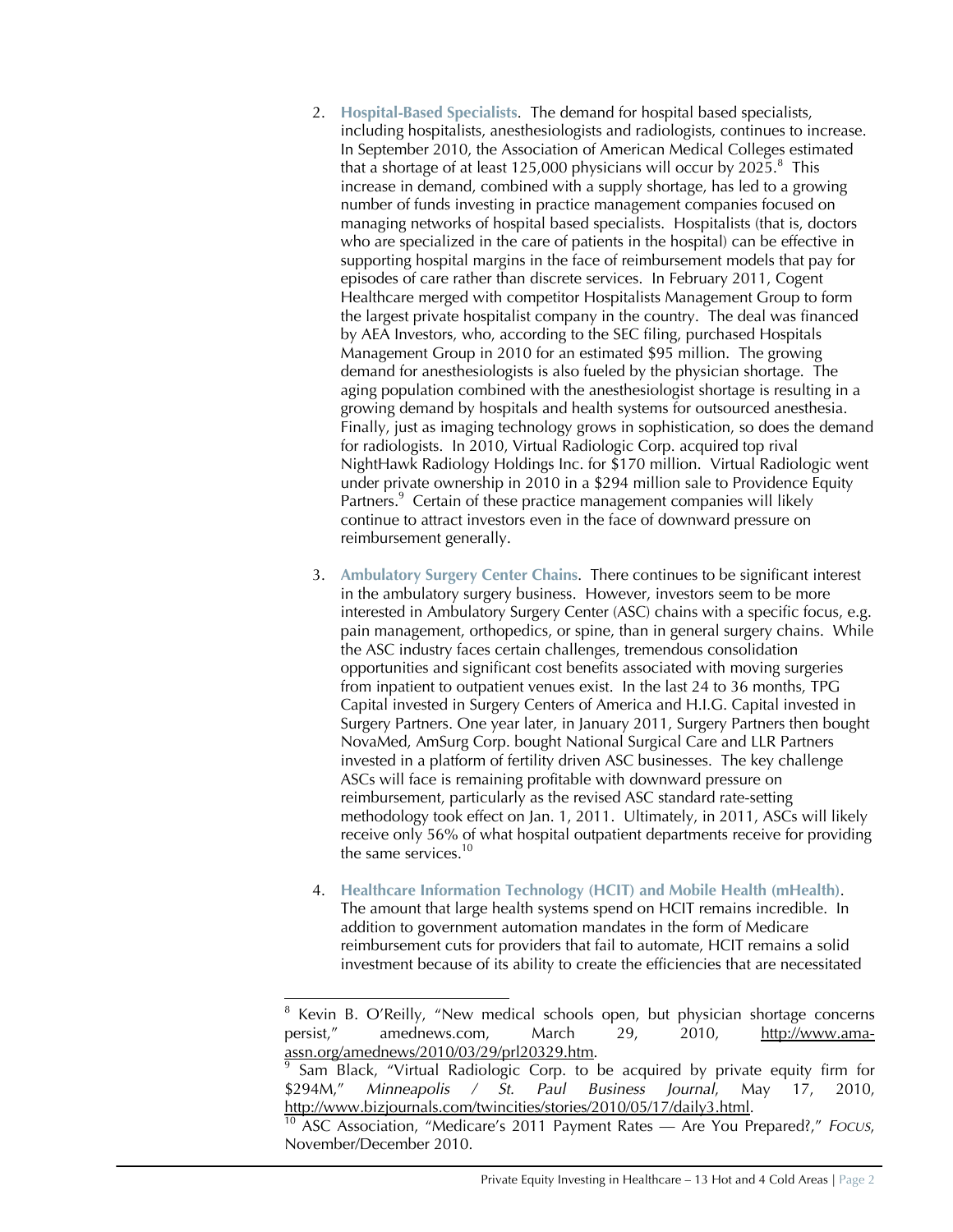by new reimbursement models such as payment bundling, accountable care organizations (ACOs) and medical homes. "There have been 297 announced or completed acquisitions of medical software companies in the past five years, with an average deal size of \$127.6 million and a typical premium of 45 percent, according to data compiled by Bloomberg."<sup>11</sup> According to Lisa Suennen, founding partner of Psilos Group Managers, "HCIT is once again the darling of the investment community."<sup>12</sup> Suennen notes that healthcare IT investing is again all the rage and notes five major economic drivers, including the passage of the HITECH Act and healthcare reform.<sup>13</sup> *Modern Healthcare* also opined that "[h]ealthcare information technology, a significant strategic and capital priority in recent years, or services to manage spending or reduce medical errors or hospital readmissions are expected to be among the winners."<sup>14</sup> Andy Cowherd, managing director of the Peter J. Solomon Company, predicts in *peHub* that big payors and IT outsourcers may also benefit from healthcare reform because they may have the ability to handle the claims processing and recordkeeping for all of the people entering the system through Medicaid and insurance exchanges.<sup>15</sup>

Some of the hottest areas of investment in this sector are in mHealth companies, data mining and analytics, speech recognition and revenue cycle improvement technologies. Venture capital investment in mHealth technologies have been strong and continue to gain momentum. Certain mHealth technologies connect providers and patients to provider-based EMR systems, while others may stand alone or connect to payors, medical devices or other individuals. Given the nascent age of the industry, many mHealth investments are by venture capitalists in relatively small technology companies. Mobihealthnews.com reported that in the first quarter of 2011, investors announced or disclosed to the Securities and Exchange Commission nine investments in various mobile and wireless health startups.<sup>16</sup> Investors also have opportunities to capitalize in data analytics and data mining companies. Hospital electronic medical records systems, Medicare, Medicaid and health insurers are compiling an enormous amount of health data, which is not currently being used effectively to achieve physician decision support, cost savings and better patient outcomes.

5. **Chronic Disease**. Increasingly, and as a recurrent theme, a huge amount of healthcare dollars are spent on chronic diseases, including asthma, diabetes, and COPD. In a May 2011 Healthcare Financial Management Association article, Harvard Business School professor Regina E. Herzlinger opined that clear opportunities exist for hospitals to reduce costs, mostly in chronic disease

<sup>&</sup>lt;sup>11</sup> Alex Nussbaum and Jason Kelly, "Blackstone Group Agrees to Acquire Medical-Biller Emdeon for \$3 Billion," Bloomberg, August 4, 2011, [http://w](http://www.bloomberg.com/news/2011-08-04/blackstone-to-buy-health-care-biller-)[ww.bloomberg.com/news/2011-08-04/blackstone-to-buy-health-care-biller](www.bloomberg.com/news/2011-08-04/blackstone-to-buy-health-care-biller-)emdeon-in-deal-valued-at-3-billion.html.

Lisa Suennen, "The Second Coming of Healthcare IT," Venture Valkyrie, July 26, 2011, [http://](http://www.venturevalkyrie.com/2011/07/26/the-second-coming-of-healthcare-it/2468/)<www.venturevalkyrie.com/2011/07/26/the-second-coming-of-healthcare-it/2468/>.  $\frac{13}{14}$  *Id.* 

<sup>14</sup> Melanie Evans, "Building Equity," *Modern Healthcare*, May 2, 2011, [http://w](http://www.modernhealthcare.com/article/20110502/MAGAZINE/110429981.)[ww.modernhealthcare.com/article/20110502/MAGAZINE/110429981.](www.modernhealthcare.com/article/20110502/MAGAZINE/110429981.) 

<sup>&</sup>lt;sup>15</sup> Posting of Andy Cowherd to PEHub, March 23, 2010, [http://](http://www.pehub.com/67023/what-does-healthcare-reform-mean-for-healthcare-investing/.)<www.pehub.com/67023/what-does-healthcare-reform-mean-for-healthcare-investing/.> <sup>16</sup> Brian Dolan, "The 9 wireless health investments so far this year," *MobiHealthNews*, April 14, 2011, [http://mobihealthnews.com/10721/the-9-wireless-health-investments](http://mobihealthnews.com/10721/the-9-wireless-health-investments-)so-far-this-year.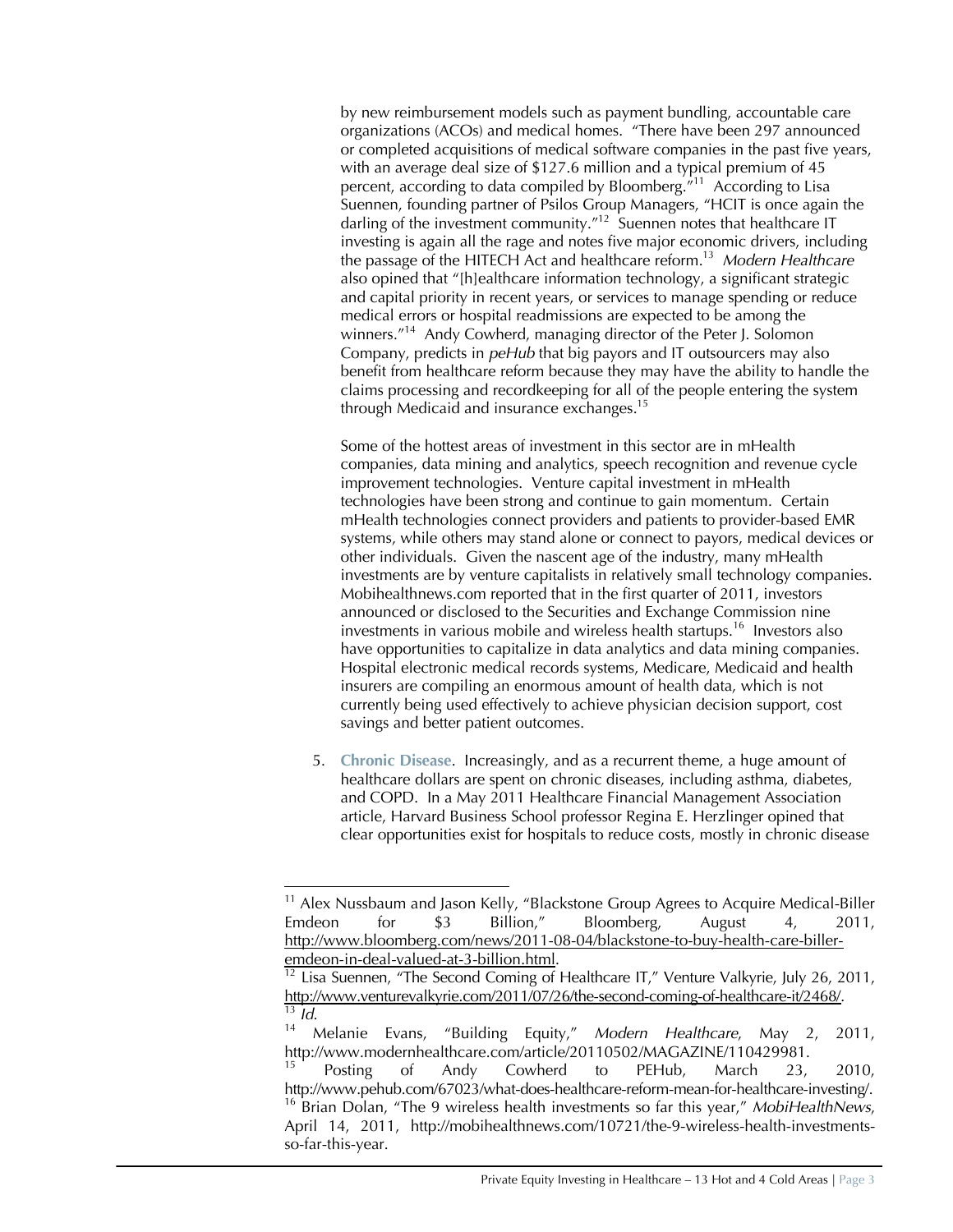and disabilities that are typically mistreated.<sup>17</sup> These opportunities are increasingly desirable as payment for hospital services begins to shift from traditional fee-for-service to episode-of-care based reimbursement. While chronic disease has not become an investment focus in its own right, there is tremendous interest from investors in companies with device, drug and HCIT technologies that can enable providers to realize the savings associated with successfully treating chronic conditions. Examples of chronic disease investments include Symmetric Capital's acquisition of a minority investment in BioRx, a national specialty pharmacy that provides customized therapies for chronic disease, in November 2010; and in March 2011, medical device company Veniti announced that it raised \$13.5 million in Series A financing to acquire two additional medical device companies and began to commercialize multiple products focused on treating chronic venous disease. Investments in this space are not limited to the U.S. In February 2011, U.K.-based medical device company Cellnovo raised £30 million (\$48.4 million) in a Series B financing round led by Edmond de Rothschild Investment Partners. Cellnovo develops and manufactures a mobile diabetes management system.

- 6. **Cancer and Oncology Driven Care**. A tremendous amount of money is being invested in oncology related products and services. Certain of these are in the radiation therapy sector, and others are in infusion therapy and physician practice management. On July 5, 2011, Kohlberg & Company announced it had acquired e+CancerCare, an operator of 16 outpatient cancer care centers. These centers provide services including radiation therapy, chemotherapy and PET/CT imaging in six states. An alternative trend within radiation therapy is the growth of proton therapy centers. In February 2011, ProCure Treatment Centers, an operator of proton therapy centers, announced that it completed a \$40 million round of private equity financing led by Maverick Capital for continued development and growth. These centers are generally structured as joint ventures with hospitals, health systems and physicians.
- 7. **Hospice Sector**. Private equity investors have displayed a renewed interest in the hospice sector. The hospice sector is benefiting from an aging population and also remains ripe for consolidation. According to a study by The Braff Group, hospice deal volume continues to roll with 10 transactions completed in the first quarter of 2011, equaling the second best quarterly tally posted in the fourth quarter of 2009.<sup>18</sup> The Braff Group predicts that with so many favorable market conditions aligned in hospice's favor, this trend is expected to continue throughout 2011, unless a reimbursement change or stumble by a high-profile provider bursts the current hospice bubble.<sup>19</sup> Examples of deals in this space include Apax Partners' investment in Voyager HospiceCare in 2004. Apax subsequently sold its stake in Voyager, a large U.S. provider of hospice and home health services, to Harden Healthcare in 2010. Cressey and Company has also made several investments in the home health and hospice sector. Cressey has invested in companies such as hospice campuses, which encompass home health and hospice care, and Homecare Homebase, a provider of home health and hospice agency computer software.

<sup>17</sup> Jeni Williams, Healthcare Financial Management Association, "*A New Road Map for Healthcare Business Success,"* May 2, 2011, [http://w](http://www.hfma.org/Templates/InteriorMaster.aspx?id=26425.)[ww.hfma.org/Templates/InteriorMaster.aspx?id=26425.](www.hfma.org/Templates/InteriorMaster.aspx?id=26425.)

<sup>18</sup> The Braff Group, "Health Care Service M&A Activity Up 9.2%," *Perspectives*, 2011 first quarter, [http://](http://www.thebraffgroup.com/Articles/articlespdfs/perspectives/)<www.thebraffgroup.com/Articles/articlespdfs/perspectives/> Q12011.pdf. <sup>19</sup> *Id*.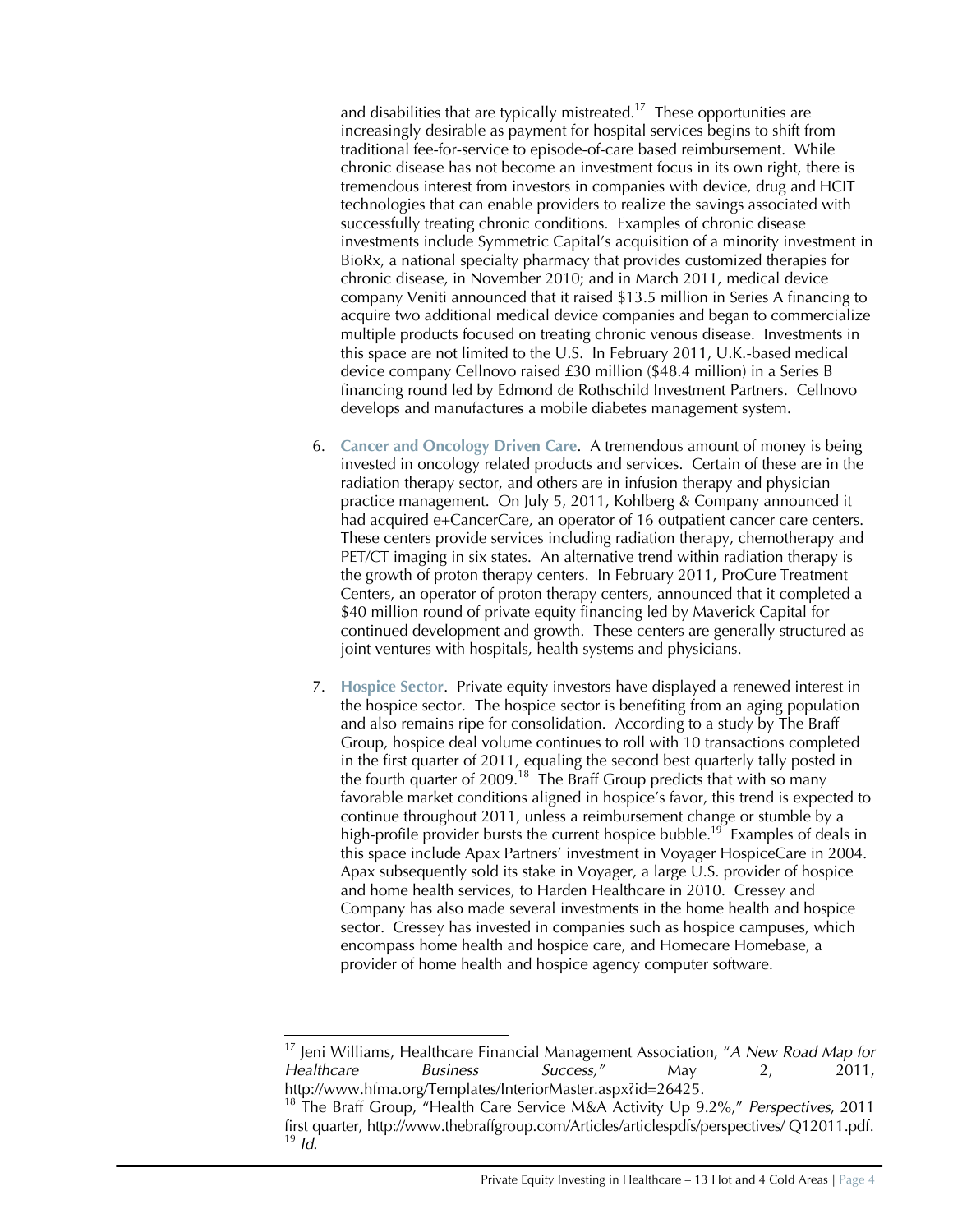- 8. **Dental Practice Management**. We have seen many deals in the dental practice management space over the past five years. Dental practice management companies generally handle the business and administrative duties of running a dental office. The dental care industry is comprised mostly of group practices and sole practitioners that operate offices with significant capital and operating costs. The dental practice management model provides significant benefits to these providers and private equity funds have recognized the opportunity and have invested in this sector. According to a report by Dr. Thomas A. Climo, titled "Emergence of the Dental Practice Management Company" published in *Dental Economics* magazine, "large dental practice management companies have put their hat in the private equity ring . . . and have found an accepting and willing avenue for funding their operations both as start-up or growing those operations through acquisition."<sup>20</sup> Dr. Climo further notes, "[a]s health care becomes increasingly expensive, increasing competition in the solo practitioner industry continues and regulatory requirements increase, it is expected that this trend [of dental practice management companies running dental offices] should continue. $^{\prime\prime}$ <sup>21</sup> Examples of investment in this space include American Capital's investment in Dental Practice Management Company, Arcapita Bank's acquisition of FORBA, and Freeman Spogli's acquisition of a majority interest in Bring Now! Dental. In addition, in August of this year, Coast Dental Services acquired SmileCare, which is backed by Liberty Partners. This sector does face certain challenges. Notably, certain states seem to have grown cautious of the "corporate" model of practicing dentistry. These states may attempt to create roadblocks to the dental practice management model through various regulatory mechanisms, including Medicaid program participation rules and corporate practice of dentistry and dental clinic licensure laws.
- 9. **Wound Care.** The wound care sector is generally comprised of medical supply and outpatient wound care management companies. A variable explosion of private equity investing in wound care firms has been occurring. Apax Partners bought Kinetic Concepts for close to \$5 billion dollars, Edgewater Funds invested in Wound Care Solutions (also known as Diversified Clinical Services), Metalmark Capital Partners invested in National Healing Corporation, and finally, in 2010, Cressey and Company acquired Wound Care Specialists. Bourne Partners, which focuses on life sciences investments and has invested in this space, attributes the growth in this sector, in part, to an aging population and the increased incidence of diabetes.<sup>22</sup>
- 10. **Rehabilitation and Addictive Treatment**. Private equity has made clear that a huge market in addiction treatment companies exists. In July 2011, for example, Greenwich, Conn.-based Clearview Capital invested in Pyramid Healthcare, which runs a chain of addiction clinics and halfway houses. Announcing the deal, a Clearview executive noted, "[u]nfortunately, the fundamental driving the business is that drug and alcohol abuse is growing."<sup>23</sup>

<sup>&</sup>lt;sup>20</sup>Thomas A. Climo, Ph.D., "The emergence of the dental practice management company," *Dental Economics*, September 2009, [http://](http://www.dentaleconomics.com/)<www.dentaleconomics.com/> index/display/article-display/369523/articles/dental-economics/volume-99/issue-9/features/the-emergence-of-the-dental-practice-management-company.html. <sup>21</sup> *Id.*

 $22$  Bourne Capital Partners, LLC, Advanced Wound Care – Sector Report, August 2008, [http://w](http://www.bourne-partners.com/FileLib/Wound%20Care%20Update.pdf.)[ww.bourne-partners.com/FileLib/Wound%20Care%20Update.pdf.](www.bourne-partners.com/FileLib/Wound%20Care%20Update.pdf.)

<sup>23</sup> Rob Varnon, "Addiction clinic draws Greenwich private equity firm," *Connecticut Post*, July 11, 2011, [http://w](http://www.ctpost.com/news/article/Addiction-clinic-draws-)[ww.ctpost.com/news/article/Addiction-clinic-draws-](www.ctpost.com/news/article/Addiction-clinic-draws-)Greenwich-private-equity-1461692.php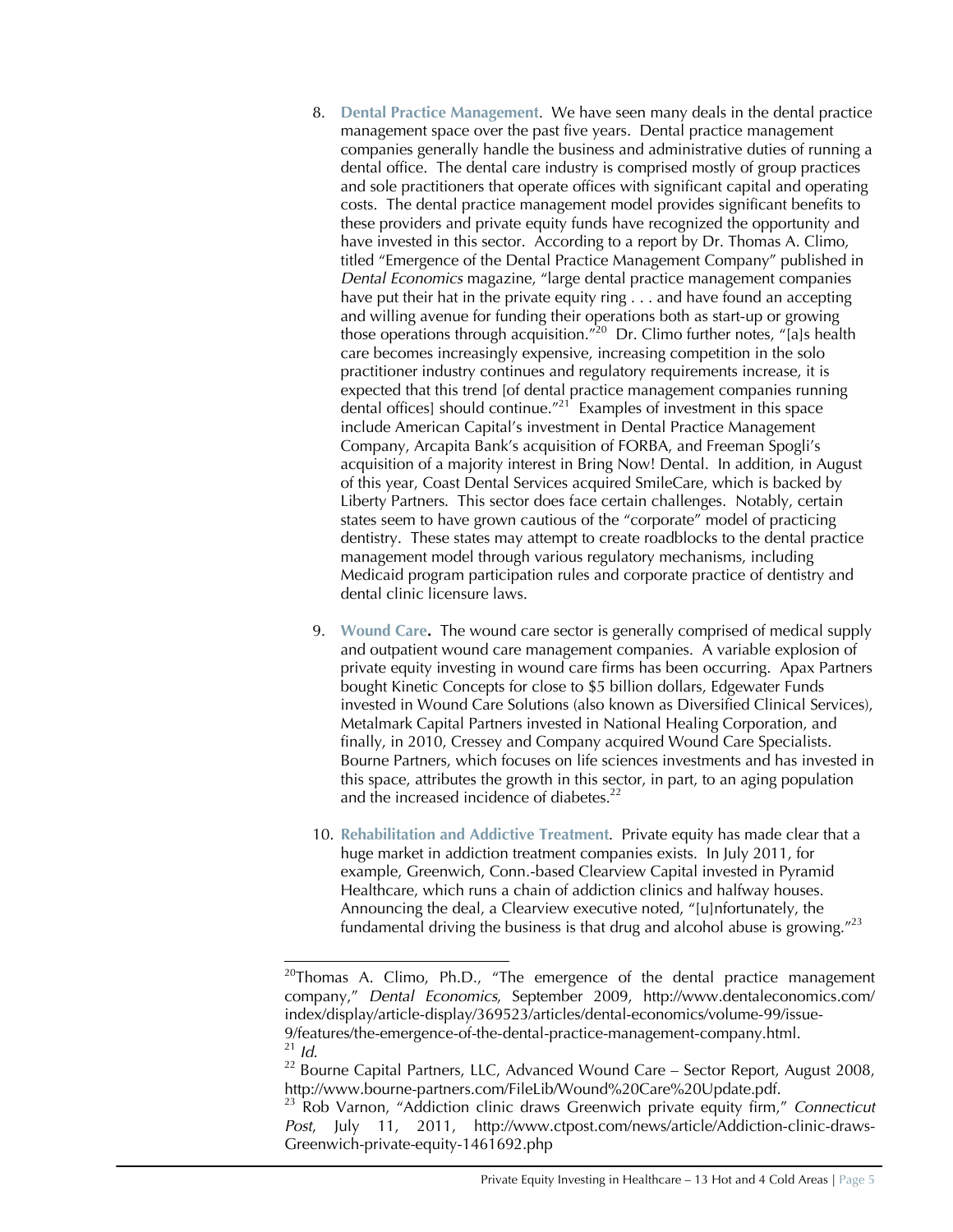Paul Schatz, president and chief investment officer of Woodbridge, Conn. based Heritage Capital, also notes that "[i]n more difficult times, drug and alcohol addiction go up." Also this year, both Bain Capital and Advent International reportedly bid on RBS' Priory Group based in England with Advent eventually agreeing to a deal.<sup>24</sup> The Priory Group of rehabilitation centers are the most well known in the U.K. Bain also invested in marquee name Sierra Tucson a few years back. Separately, American Capital bought for \$79 million The Meadows of Wickenburg, a well-known treatment facility. State Medicaid programs cover much of the cost of treatment in drug and alcohol abuse clinics.

- 11. **Physical Therapy**. Investors have been, and continue to be interested in the outpatient physical therapy business. Physical therapy companies with a healthy payor mix and diverse referral base are attractive to private equity funds. In general this sector is doing well partially because payors are demanding that physicians first refer to physical therapists rather than refer cases for surgery due to cost containment efforts – this applies both to private payors and workers compensation. Examples of deals in this space include Water Street Partners, who in 2007 acquired Physiotherapy Associates from Stryker Corporation and shortly thereafter, facilitated a merger with Benchmark Medical to create a large presence in the physical therapy space. In addition, in July 2011, Ontario Municipal Employees Retirement System, Toronto (OMERS), acquired physical therapy provider Accelerated Holdings from Gryphon Investors who bought Accelerated in March 2008.
- 12. **Revenue Cycle Companies (RCM)**. According to Duff & Phelps, "RCM providers are attractive investment opportunities for both strategic and financial buyers."<sup>25</sup> Duff & Phelps further notes that "Strategic buyers are actively seeking acquisition candidates that expand their RCM offerings to create endto-end customer solutions.<sup>"26</sup> However, the opportunities for automated RCM solutions are at the expense of the hard core revenue cycle management companies that actually have people doing the work of revenue cycle management. According to Duff & Phelps, "automation results in a permanent shift from labor to capital and significantly reduces variable cost to healthcare providers."<sup>27</sup> The RCM industry has been subject to widespread consolidation in recent years. Duff & Phelps published a sample of RCM companies that are owned by private equity funds – a list that is 160 deep.<sup>28</sup> Recently, *The Wall Street Journal* reported that Blackstone Group agreed to buy Emdeon for about \$3 billion, taking the healthcare billing firm private again after two years as a public company.<sup>29</sup>
- 13. **Certain Overseas Markets**. An increased interest in investing in healthcare projects in China and India exists. *The China Daily* recently reported that investment in private hospitals recently became increasingly popular among venture capital and private equity firms as a result of policy incentives and the

<sup>24</sup> *Id*.

<sup>25</sup> Duff & Phelps, *Industry Insights, Healthcare Services: Revenue Cycle Management*, summer 2010, [http://](http://www.duffandphelps.com/sitecollectiondocuments/reports/)<www.duffandphelps.com/sitecollectiondocuments/reports/> Healthcare\_RCM\_June2010.pdf.

<sup>26</sup> *Id*.

<sup>27</sup> *Id*.

<sup>28</sup> *Id*.

<sup>29</sup> Shasha Dai, "*UPDATE: Blackstone To Acquire Emdeon For \$3 Billion*," *The Wall Street Journal*, August 4, 2011, <http://online.wsj.com/article/BT-CO-20110804-> 719221.html.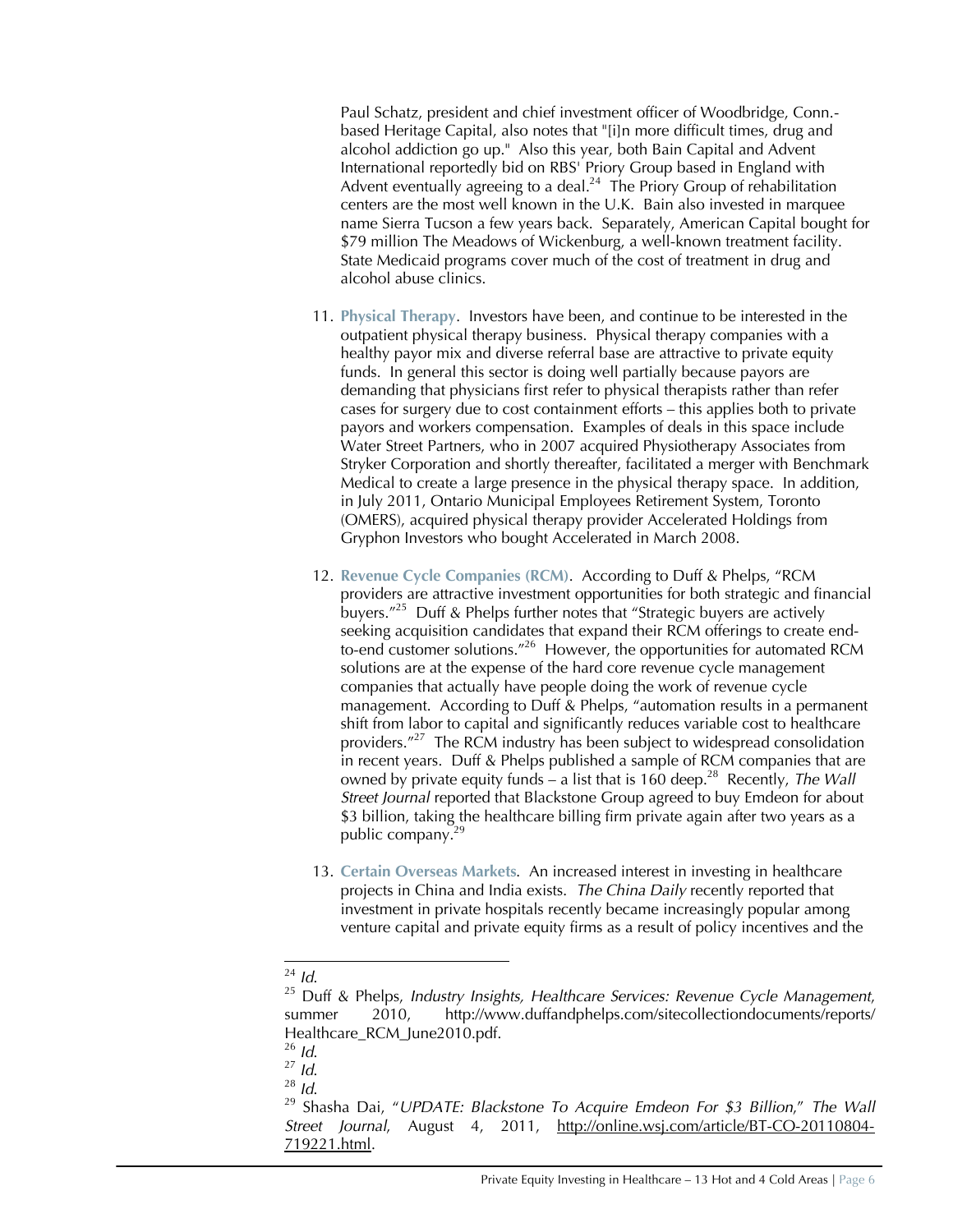huge potential in China.<sup>30</sup> *The China Daily* reported that five different medical institutions have recently received about 500 million yuan (nearly \$80 million) in private equity and venture capital investments.<sup>31</sup> Bain observed in its *India Private Equity Report 2011* that India's fundamentals will continue to attract PE investors and bolster the confidence of limited partners.<sup>32</sup> However, Bain also noted that the biggest barrier holding India back is the lack of regulatory support.<sup>33</sup> Bain reported that in 2010, healthcare PE deals that closed in India were valued at \$0.6 billion, but that deals that closed represented just 1% of companies attracting PE interest. $34$  Survey respondents voted healthcare as one of the top three sectors in India for investing during the next two years (BFSI and consumer products were also in the top three).<sup>35</sup> On the forefront, in 2007 Apax Partners purchased an 11.5% stake in Apollo Hospitals, a leading hospital chain in India.

While certain areas are hot, some areas seem to be slowing down significantly.

- 1. **Home Health**. A hospital executive recently remarked that nearly 420 new Medicare certified home agencies or hospice agencies are within one mile of its hospital. Despite this huge volume of companies, flat reimbursement from Medicare and an increasingly negative tone regarding rates from MedPac have led to a decrease in deals in this space. According to The Braff Group, Medicare certified home health transactions plunged 50% in the first quarter of 2011 as buyers and sellers alike turned inward to respond to 5% reimbursement cuts that became effective January  $1^{36}$  The Braff Group predicts that with CMS and MedPAC calling for further reductions, the sector is subject to substantial risk overhang, which has made buyers extremely cautious.<sup>37</sup> In addition to reimbursement woes, CMS' "36 month rule" has impeded consolidation in this sector. The "36 Month Rule" is applicable to home health agencies that participate in the Medicare Program, impacts a change in majority ownership of an agency by sale, which occurs 36 months after (i) the agency's initial enrollment in Medicare, or (ii) the agency's most recent change in majority ownership. In such situations, unless an exception applies, the agency's Medicare Provider Agreement and Medicare billing privileges do not convey to the new owner and the new owner must instead enroll in the Medicare program as a new home health agency and obtain a state survey or accreditation. Excluding a surge in deal flow in the third quarter of 2010, Medicaid home health has averaged one to two deals per quarter since the end of  $2008.<sup>38</sup>$
- 2. **Nursing Homes**. *The Wall Street Journal* reported that nursing homes were the biggest losers among healthcare providers following the agreement to raise the debt ceiling.<sup>39</sup> CMS announced it would drop nursing-home payments by

<sup>38</sup> *Id*.

<sup>&</sup>lt;sup>30</sup> Cai Xiao, "Medical Investment is Just What the Dr. Ordered," *China Daily USA*, July 16, 2011, [http://usa.chinadaily.com.cn/epaper/2011-07/16/content\\_12916287.htm.](http://usa.chinadaily.com.cn/epaper/2011-07/16/content_12916287.htm.)  $rac{31}{32}$  *Id.* 

<sup>32</sup> Bain & Company, *India Private Equity Report 2011*, April, 2011, [http://w](http://www.bain.com/publications/articles/bain-india-private-equity-report-2011.aspx)[ww.bain.com/publications/articles/bain-india-private-equity-report-2011.aspx](www.bain.com/publications/articles/bain-india-private-equity-report-2011.aspx) <sup>33</sup> *Id*.

<sup>34</sup> *Id*.

<sup>35</sup> *Id*.

<sup>36</sup> The Braff Group, "Health Care Service M&A Activity Up 9.2%," *Perspectives*, 2011 first quarter, [http://w](http://www.thebraffgroup.com/Articles/articlespdfs/perspectives/)[ww.thebraffgroup.com/Articles/articlespdfs/perspectives/](www.thebraffgroup.com/Articles/articlespdfs/perspectives/) Q12011.pdf.

<sup>37</sup> *Id*.

<sup>39</sup> Korn and Kamp, *supra*.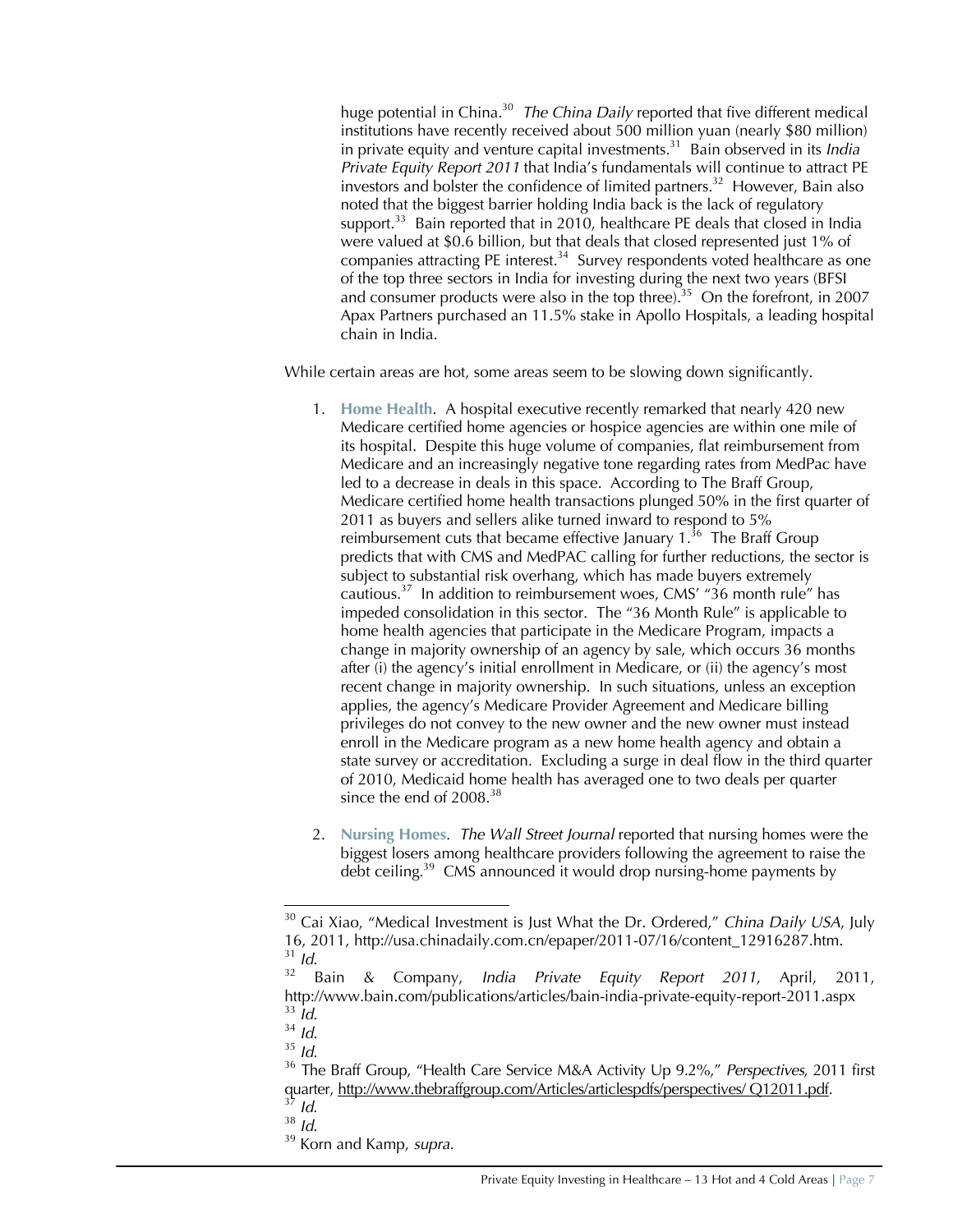11.1% in response to unexpected increases in payments this fiscal year, after the agency had tweaked coverage rates last year.<sup>40</sup> Similarly, state Medicaid programs are limiting payment increases. The cuts had an immediate negative impact on the market value of operators Sun Healthcare Group, Skilled Healthcare Group and Kindred Healthcare. Gary Taylor, a Citigroup analyst, said, "It's difficult to qualify a level at which we would be buyers of nursing home stocks after the worst possible scenario for reimbursement rates."<sup>41</sup>

- 3. **Life Sciences**. Some concern seems to exist regarding investment in life sciences companies. *The Wall Street Journal* observed in the wake of the agreement to raise the debt ceiling, "medical device companies [in addition to nursing homes and hospitals] were also feeling the heat."<sup>42</sup> Medical-device companies have been under pressure from aggressive hospital bargaining. In addition to pricing issues, the FDA's plan to revamp the 510(k) process, combined with the IOM's recommendation that the 510(k) process is beyond repair and the FDA should just start over,  $43$  has done little to quell the uncertainty in this sector. However, as noted above, certain device companies, including those focused on chronic disease management and wound care, continue to receive interest from investors**.** In terms of biotech, the industry faces a fair degree of uncertainty due to factors such as healthcare reform, barriers to early-stage financing of innovation, and an increasingly hostile reimbursement environment. According to Preqin, an independent research firm focusing on alternative assets, "[a] number of investors in biotechnology are approaching investments in the private equity asset class on opportunistic basis."<sup>44</sup> While investments in biotech have slowed over recent years, an appetite for investments still exists in this space. EisnerAmper's private equity executive's survey for spring 2011<sup>45</sup> reported that 38% of respondents showed interest in life sciences/biotech (compared to 81% who expressed an interest in healthcare).<sup>46</sup>
- 4. **Imaging**. Investment in the imaging sector has slowed in recent years. The Deficit Reduction Act created deep reimbursement cuts for diagnostic imaging centers. The DRA cuts, together with an overbuilt sector, led to decreased investment during the later half of the last decade. In addition, according to RadNet, a large operator of freestanding diagnostic imaging facilities, imaging volumes are down for the first time in 10 years. $47$  RadNet cites concerns over

<sup>46</sup> EisnerAmper, *The Pulse of Private Equity, Private Equity Executives Survey*, spring 2011, [http://](http://www.eisneramper.com/uploadedFiles/Resource_Center/Articles/Articles/)[www.eisneramper.com/uploadedFiles/Resource\\_Center/Articles/Articles/](www.eisneramper.com/uploadedFiles/Resource_Center/Articles/Articles/) EisnerAmperPulse\_Spring2011.pdf.

RadNet Inc., Investor Presentation, June 2011, [http://w](http://www.radnet.com/pdf/investor_presentation.pdf.)[ww.radnet.com/pdf/investor\\_presentation.pdf.](www.radnet.com/pdf/investor_presentation.pdf.)

<sup>40</sup> *Id*.

<sup>41</sup> *Id*.

 $\frac{42}{43}$  *Id.* 

<sup>43</sup> *See* Institute of Medicine of the National Academies*, Medical Devices and the Public's Health: The FDA 510(k) Clearance Process at 35 Years,* July 29, 2011, [http://w](http://www.iom.edu/Reports/2011/Medical-Devices-and-the-Publics-Health-The-FDA-)[ww.iom.edu/Reports/2011/Medical-Devices-and-the-Publics-Health-The-FDA-](www.iom.edu/Reports/2011/Medical-Devices-and-the-Publics-Health-The-FDA-)510k-Clearance-Process-at-35-Years.aspx.

<sup>&</sup>lt;sup>44</sup> Posting of Bogusia Glowacz to Prequin Blog, "LPs Investing in Biotechnology-Focused Private Equity Funds," August 2, 2011, [http://w](http://www.preqin.com/blog/101/4022/biotechnology/)[ww.preqin.com/blog/101/4022/biotechnology/.](www.preqin.com/blog/101/4022/biotechnology/)

The 107 respondents, all from funds, were primarily general partners as well as managing, executive and other directors (62 percent). The other respondents were a cross-section of principals, CFOs, COOs and vice presidents, among other senior positions.